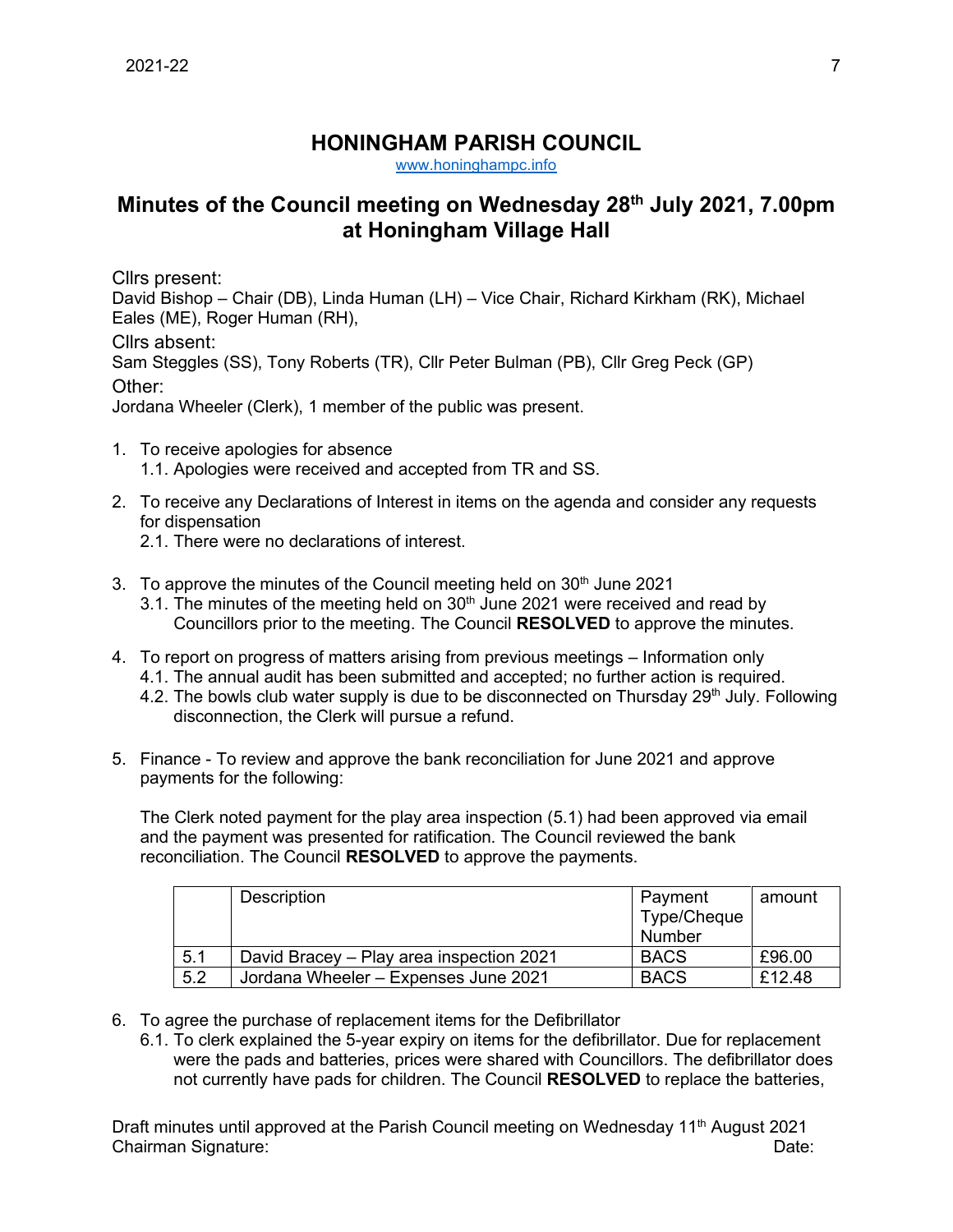adult and child pads.

- 7. To discuss ideas for the future of the play area and bowling green
	- 7.1. The main options are to replace the play equipment where it is or remove it and install new equipment on the bowling green which would enable the grassed area to be extended. The Clerk noted 3 comparison quotes would be needed to apply for grants to fund the project. Other ideas included using some of the play area to provide additional parking for the village hall.
	- 7.2. It was noted CIL could be used to contribute, the Clerk expected further CIL money to be received from developments at the Food Enterprise Zone but could not confirm how much or when it would be received.
	- 7.3. ME queried how much the play area was used. LH noted many residents take their grandchildren to use it. It was also suggested that exercise equipment would be attractive to residents.
	- 7.4. DB suggested replacement wooden equipment which has a 15-year guarantee. RH questioned the value for money. The current wooden equipment has been on site for approx. 15 years and now needs replacing. Alternative options to wood are available. Play areas at Costessey and Cringleford were recommended to Councillors to visit as good examples.
	- 7.5. A groundworks contractor would be needed to make the site safe and install new fencing and improve access. Separate quotes would be needed for new play equipment. ME felt this could be a long-term project being done in phases as and when funds are available.
	- 7.6. DB requested the bench by the war memorial is repaired using CIL money. This should be done first with remaining CIL money being used for the play area. **ACTION** – DB to obtain quotes to repair the bench by the war memorial. **ACTION** – Clerk and DB to obtain quotes for groundworks and new play equipment at the bowling green.
- 8. To consider a response to the following planning application;
	- 8.1. Application 20211039 Rear extension to dwelling, Tezlan, Colton Road, Honingham The Council considered the application, noting that due to Colton Road being an incline it was likely only one adjoining resident would be able to see the proposed extension, it would not be visible from the front. The Council **RESOLVED** they had no objections to application 20211039.
- 9. To receive an update on the A47 DCO application
	- 9.1. The Council has been registered as an Interested Party so it can comment on the DCO application. Norfolk County Council have given the Council advice on the types of information/comments to submit including asking for mitigations on Taverham Road if traffic increases. There are no further actions required at this time until the timetable of the DCO application is confirmed.
- 10. To receive an update on the Norwich Western Link & South of the A47 Taskforce
	- 10.1. Barnham Broom Parish Council are currently considering options for traffic mitigations to reduce rat running including speed humps and extending speed limits. This could have knock on impacts in Honingham.

Draft minutes until approved at the Parish Council meeting on Wednesday 11<sup>th</sup> August 2021 Chairman Signature: Date: